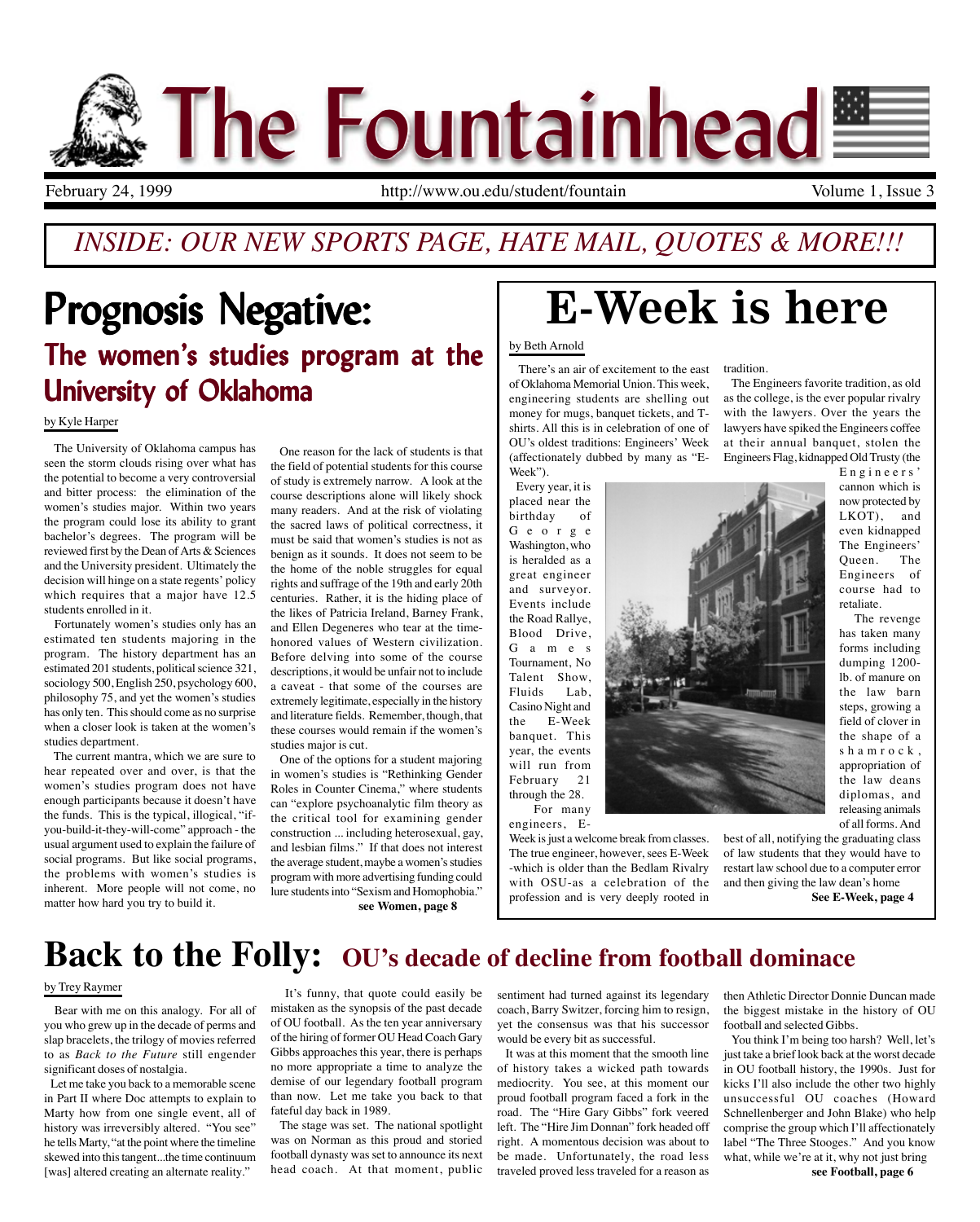### The Fountainhead  **page 2**

### **INDEX**

#### **OPINION Page 3**

- Letters from the Editor
- Another View
- Hate Mail of the Week

#### **UNIVERSITY Page 4 & 5**

- Faculty Spotlight
- Eating Disorder Woes
- I Planned on Eating
- **Mandatory Attendance**
- Letter from an Engineer
- Top 10 Ways to Spot an Engineer

#### **SPORTS Page 6**

- Sooner Sports Ticker
- Sports Update
- Let the Madness Begin

### **COMMENTARY Page 7, 8, & 9**

- The Overpopulation Bogeyman
- If We Don't Choose, We Lose
- Way Down in Kosovo
- Modern Movie Mystery: Quentin Tarantino
- Are You a Liberal or Conservative

### **Correction:**

**In the February 10, 1999 edition of** *The Fountainhead,* **the wrong name was attached to one of the Campus articles. The article titled "Temporarily Out of Order" was written by Jennifer Hunter, not Neal Conatser.**

### **DEPARTMENTS Page 10 & 11**

- The Best Movie Review In the World
- Book Review
- Jokes
- Did You Know
- Your Buck, Their Bang
- Greek of the Week
- Live On University....Alumni Spotlight
- Verse of the Week
- A Prayer

• Quotes- Useless, funny, outrageuos, instructive & informing

### Would you like to write or work for us?

We are new, and now is a great time to get involved with what will become the most prestigious newspaper on campus. Working for *The Fountainhead* is a great opportunity! Contact Kyle at 325-2596 or by email at jkharper@ou.edu.

### **From the Editors......**

 Hello University of Oklahoma! This is our third issue, and our staff continues to grow. Anyone interested in joining can still contact us at jkharper@ou.edu. We would especially like a photographer. However, we finally have a cartoonist on our staff – Karen Martin. She is excellent and we assure you that her cartoons are most amusing. Rememer, she is a woman, so I don't even want letters to the editor calling the cartoon on page eight sexist.

We would also like to congratulate and say how thankful we are for Dr. Reed. He gave testimony before the state legislature about the possibility of a flat-tax last week. We are lucky to have him write for us.

 As you noticed, in our last issue we added color. We will gradually be buying bins as well. But we will continue to distribute in the same locations.

 A very worthwhile organization, Campfire Boys and Girls, is encouraging everyone to make a difference in one kid's life. One March 18 they will be hosting Absolutely Incredible Kid Day. If you are interested in helping out a kid by writing a letter, or volunteering in some other capacity, visit the Campfire website at www.campfire.org.

Keep reading, and most important, keep the letters to the editor coming.

Kitty Brad E. Watson

 Kyle Harper & Brad Watson Editors-in-Chief

- 
- 
- 
- 

#### *FH* **FAVORITES Page 12**

### **THE FOUNTAINHEAD**

900 ASP AVE. ROOM 363 BOX 272 NORMAN, OK 73019



**Editors-In-Chi** Kyle Harper Brad Watson

**Managing Editor, Sports Editor** Trey Raymer

> **Campus Editor** Matt Pyeatt

**Opinion Editor** Jason Reese

**Commentary Editor** Brett Farley

**Student Gov. Editor** Chad Williams

> **Public Relations** Erin Hayes

**Distribution Manager** Lee Doherty

> **Cartoons** Karen Martin

#### **Writers**

Mike Amberg, Ben Hinc, Jeb Carver, Beth Arnold, Brian Hobbs, Jeremy Evans, Courtney Todd, Charley Sanders, Dustin Hopson, Jennifer Butts, Arum Han, Neal Conatser, B.J. Alberding, Zac Logsdon, Chelsey Gipson, Erin Hayes, Jennifer Hunter, Elizabeth Kiser, L'toya Carter, Liz Sisk, Erin Ford, Greg Starling, Emily Scherdt, Aaron Pack, Donovan Barbara, Krista Merriman, George Lawrence, Lindsey Willis, Zac Stevens, and Aaron Beese

> **Faculty Contributor** Dr. W. Robert Reed

*The Fountainhead* is published by Harper/Watson Publishing Corporation. No portion of this paper may be reprinted without the express written permission of the publisher. Any opinion expressed herein represents the view of the author and not necessarily that of the publisher or the University of Oklahoma. Any question or comment should be directed to the address above. Printing done by Suburban Graphics. http://www.ou.edu/student/fountain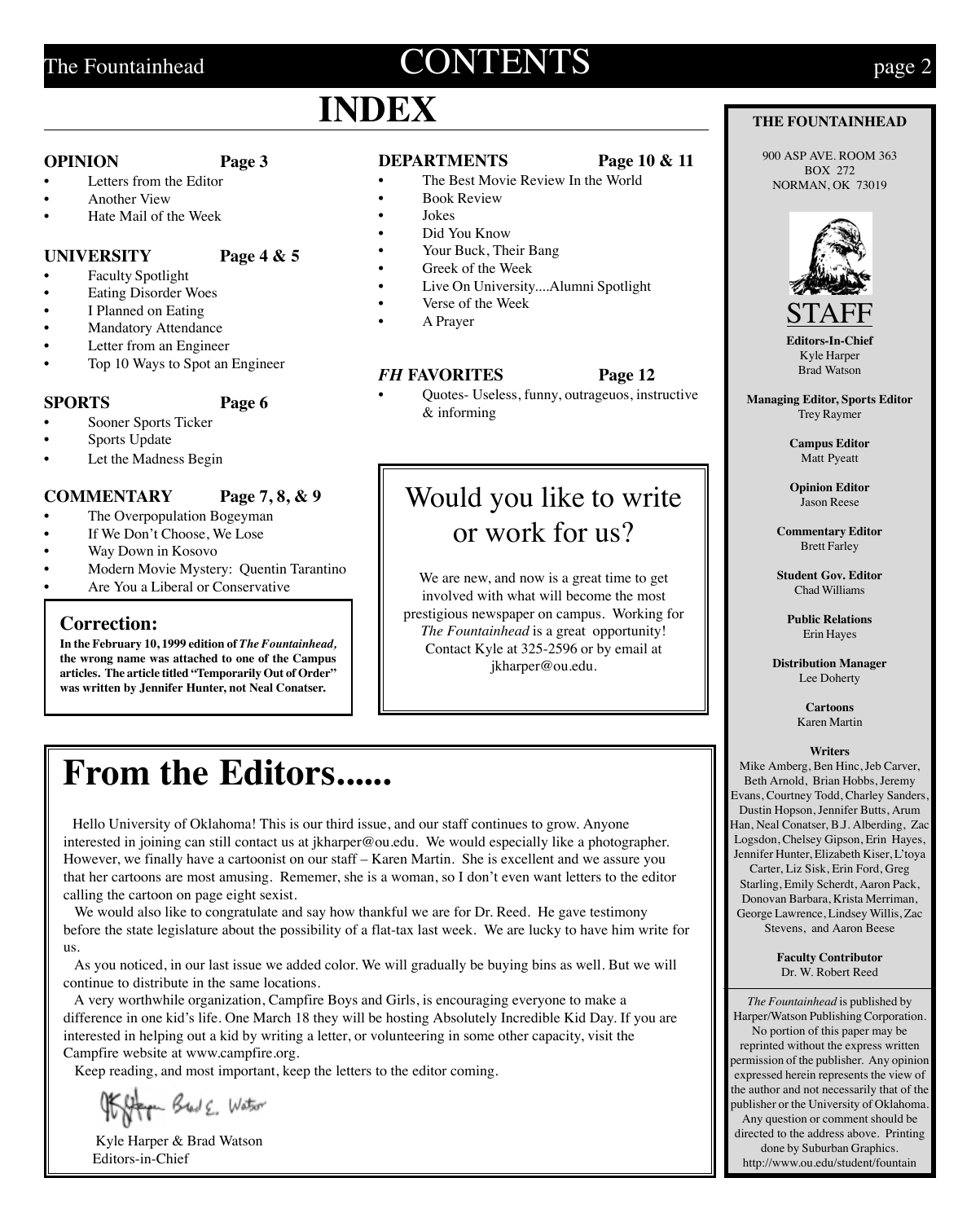### The Fountainhead  $OPINION$  Page 3

## Letters to the Editor... and We Respond

#### Dear Editor:

 I just finished reading my first issue of the *The Fountainhead* and could hardly put it down! I found it to be insanely witty, terribly inventive, and extraordinary thought provoking. Finally there is student voice that is absent of the liberal slant portrayed by the mass media. It has certainly been refreshing reading material that I and undoubtedly many (probably the majority) of OU students agree with.

 I was especially entertained by the "Hate mail of the Week", "Signs of Intelligent Life", "Your Buck, Their Bang", and the "Verse of the Week" sections of the paper. Thank you and your staff once again for reviving the conservative media voice on campus. It was high time!!

Cheerfully, Eugene Soell Mechanical Engineering, Jr.

**We thought just about the same thing.**

 Hello, my name is [deleted to protect anonymity]. I just finished reading your review of "She's All That" and, being a former [job omitted to protect anonymity] at the Hollywood Spotlight 14, was not surprised at all to read of your ordeal with the "managers" there. They treat their employees the same way. Don't get me wrong, there are a couple of o.k. managers

there but the majority are totally worthless. Anyway, to the point. I'm here to help and to get one over on those managers that turned you down, even though it is a small thing that they will probably never notice, I'll enjoy doing it. If you provide me with your snail mail address I will send you some free passes to see movies at the Hollywood Spotlight anytime day or night. You may also see any movie, even if it is in it's first day of release. I enjoy reading your reviews so keep up the good work!

[removed to protect anonymity]

 P.S. If you can describe the manager, I know what vehicles they all drive and maybe some night we could smear pancakes and syrup all over their vehicle. Just a thought.

**Thanks for the help, but** *The Fountainhead* **has a strict policy against pancaking cars.**

Send Your Letter to the Editor to: **reese@ou.edu**

Include name, major, year, and phone number. We reserve the right to edit for content.



Your Paper Is Full Of  $*\&\%$  - Bet You Don't Have the @\$!&\* To Print This Letter

 I always get a wierd pleasure from reading a conservative paper. It's comforting to see how ignorant the enemy really is. Let me touch up on the finer points of hypocrasy and ignorance portrayed in your lovely peice of  $* \& !#$  paper.

 1) "Hang 'Em High" by Brian G. Hobbs quotes the Bible to defend capitol punishment. Isn't there a commandment that you Christians are always spurting out in one your holier than thou speeches about "Thou Shall Not Kill"? Does this not apply to the Oklahoma government? Or is our government, who speaks of Pro-Life, above Christianity?

 2) "Mugged by Reality"-the authors of this crappy article say that "Hierarchy is based on ability and not upon birth." OH Really! Does that mean a crack baby growing up in the ghetto streets of Chicago has the same chances as all of those (white) kids who live in the Greek houses at OU?

 3) "Recycling:A Waste of Valuable Resources"-It figures that a professor of Economics at OU would be more concerned about losing money than saving the environment. Besides, who losing money? Dr. Reed states that recycling costs more, but who pays the cost? If you mean a multi-billion dollar corporation, then I don't want to hear it. I'm sick of hearing corporations whine about costs, when they are costing us more in the big picture. Can conservatives even see the bigger picture, or are their heads too far up Reagan's Alzheimer infested !@\*?

Sincerly, Concerned Reader

 **To call us ignorant and misspell hypocrisy in the same sentence - it's beautiful. At least we separate our insults and spelling errors. And you've read Hobbs' articles - we have the @\$!&\* to print anything.**

 **The second winner of "Hate Mail of the Week" obviously had to resort to more choice language than the original winner, but for its clarity, its errors, and its hackneyed whining this letter is crowned the new recipient.**

## Another View: Eliminating Student Congress

#### by Brad Watson

 On February 9, 1999 the Student Congress passed a controversial resolution supporting the establishment of a pub in the Student Union by a vote of 15-14, with no abstentions. *The Oklahoma Daily* expressed its disappointment in a February 17 OUR VIEW, entitled "Represent Us." But *The Oklahoma Daily* was not upset that the pub resolution passed. Instead the editorial expressed disappointment at the closeness of the vote, since the student body clearly wanted the resolution to pass. This raises an interesting question: from what source does the *Daily* assume that the student body wants a pub?

 The *Daily* asserts that public opinion is behind the pub because of a poll conducted by the *Daily*. Apparently it is Student Congress's role to be in agreement with "informal polls" conducted by the *Daily*. But since six percent of responses were in favor of the "I don't care" option, I am surprised the Daily is not complaining that there were not at least two abstentions on the pub issue to represent the apathetic constituency at OU.

 This is how the *Daily* describes their poll. "More than 300 students logged in to vote in our informal poll. The results were

overwhelmingly in favor of the pub." Since the OU *Daily* web site has such a scientific process, maybe the polling of the *Daily* could replace the Student

Congress as the voice of the student body.

 The *Daily* admits that their poll was "informal," which is a convenient way of stating that it is unscientific and their margin could reasonably be inaccurate by as much thirty, forty, or even more than fifty percentage points. In other words, the *Daily* poll showed that students favored the student pub by a three to one margin. In reality, students might favor having a pub by a three to one margin, or they might be against having a pub by a three to one margin. No

one knows before this poll was conducted, *Daily* web site will actually count a person's and no one knows after the results of this "poll" were released.

 It is true that more than 300 individuals (less than two percent of the student body) logged on to vote in this poll. But not only

no idea how "maybe the polling of the *Daily* could replace the Student Congress as the voice of the student body."

does the *Daily* have

vote more than once if he waits more than ten minutes. In other words, for all we know,

representative these 300 individuals are of the student body at OU, the *Daily* does not even know how many of these individuals are students. Anybody who has access to the Internet has access to the *Daily* web site. And anyone that can enter the *Daily* web site can participate in the poll. In Student Congress elections, there is a principle, which is normally upheld, called "one man, one vote." The a senior citizen in London is sitting at his computer right now, entering his opinion on the latest *Daily* poll every ten minutes.

 Since no other polling data is available on the pub issue, nobody knows how accurate it is. However, many online polls are conducted which ask respondents to name their presidential pick in 2000. One such web site, Elections USA, received more than 5000 responses. In an informal poll, Alan Keyes was the favorite of 22.33% of respondents. Paul Wellstone was next with 19.13% of respondents. Clint Eastwood received 208 votes, twice as many as Al Gore, and good enough for seventh place. Now before we all start packing for Australia, the obvious should be pointed out. Online polls are for entertainment only.

 The OU Daily concluded by stating that Congress members should "represent the opinions of the students who elect them." Since the *Daily* doesn't have the slightest idea what the average student at OU thinks about putting a pub in the student union, maybe the title of this article should be considered in a different light. Perhaps "Represent Us" is really a reference to the opinion of *The Oklahoma Daily.*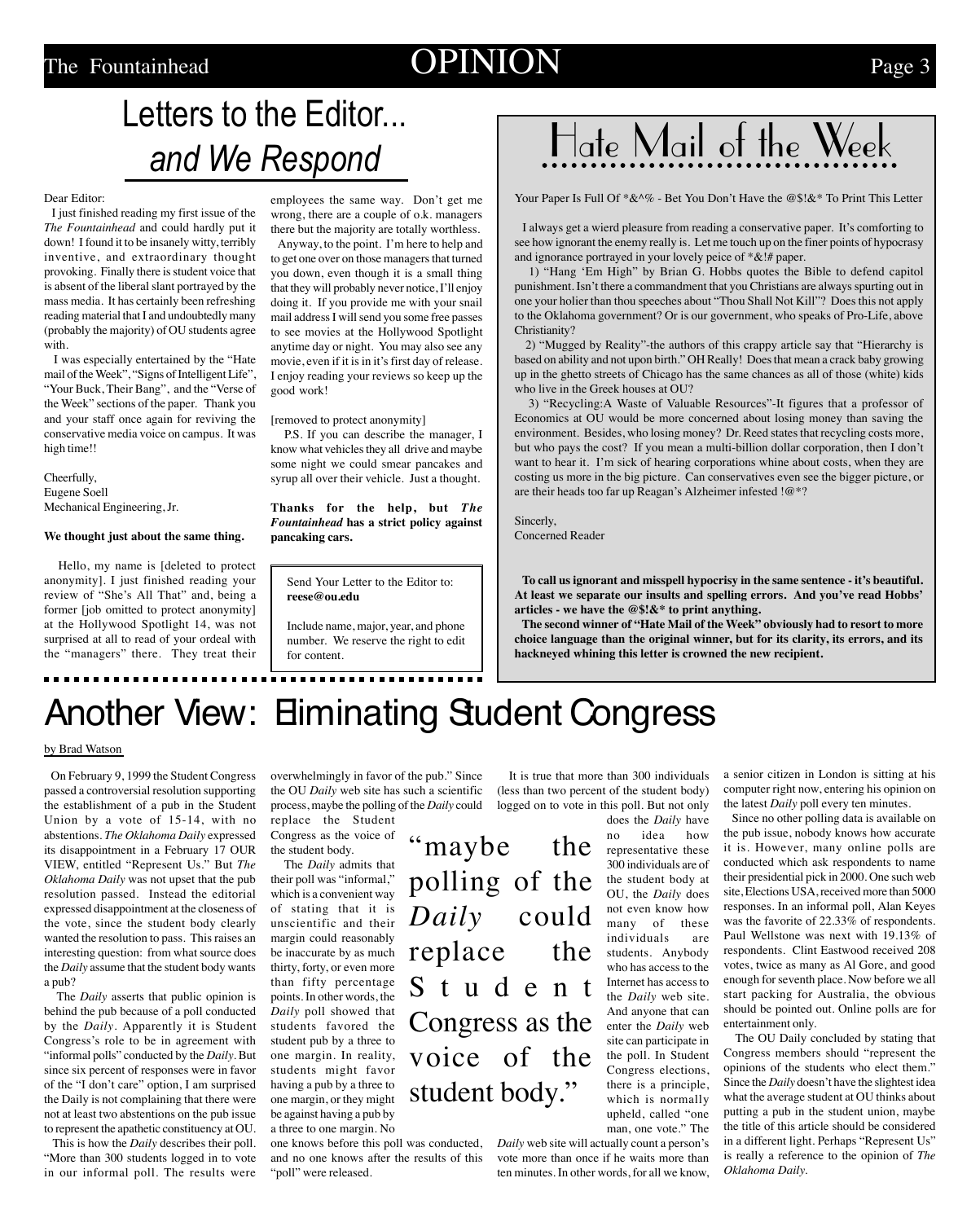### The Fountainhead  $UNIVERSITY$  page 4

### **Faculty Spotlight**

#### by Erin Hayes

 As you walk into Dr. Lawrence Frank's office, you can't help but notice the little sign in the corner that reads "I'd rather be reading Jane Austen." But after talking to him for just a moment, you get the sense that he would rather be teaching it. No profession drew him like this one, he says fondly. He loves it, and so do his students, if they're "prepared" for him.

 His goal in teaching, he explained, is to teach his students how to speak, and transfer the power in the classroom to them by letting them feel they can say anything--and he backs up his words. Just having him break his chalk and stick it in his ears once for a Frankensteinian-like pose is enough to make any student feel brave enough to blurt out what they think. This idea is also reinforced by the secondary material he assigns, containing mostly history. He does this so that the student can have the same information at hand as he does--and he has a lot.

 Constantly referring his ideas to other authors, a student gets a sense of the hard work that goes into all his theories and methods. Not only that, but the student realizes he can do that too, which is another of Frank's goals: to let the students know that they can come up with something original, something new.

 "They have to reinvent the wheel every so often," says Frank about his capstone course. He desired to teach at a public university

#### **E-WEEK, from page 1**

 number as a 24-hour help line. This has only made the rivalry more fun and entertaining.

 The Rivalry is not meant to be meanspirited, it is merely an 80+ year-old tradition that the Engineers refuse to give up. The law school on the other hand is afraid to follow the rivalry since they are afraid that the rivalry will hurt their image. They have gone so far as to threaten to expel any law student caught pranking the Engineers. This was put to the test in the early 1980's when the Engineers placed a headstone outside of the law barn Engineering Open House (an 87-year-old which asked "is the rivalry dead?" The headstone was later found knocked over with the words "HELL NO!" spray painted to it. Clearly the law students do not agree with the antics of the current dean. The rivalry has lasted for more than 80 years and it does not show signs of weakening thanks in part to LKOT.

 The Loyal Knights of Old Trusty, or LKOT is an organization which places service to the College of Engineering above individual recognition. This is demonstrated by their wearing of black hoods and robes while in public. The final semester that a knight is an undergraduate, the knight will fire the cannon one last time as an active member and then remove the hood. Only then will their number be associated with their identity. LKOT works behind the scenes to ensure the E-Club events run smoothly and successfully.

because he wants to work with people who want to change their lives; people of all socioeconomic backgrounds, who are striving to greatness, rather than the "children of privilege." And you must be prepared, for he is definitely still working on his genteel nature--it is not uncommon for him to purposely stir up argument; he wants students to disagree with him, and raise questions he may not be able to answer.

 As a professor, it makes him proud that they can argue with him. His main concern is "the place of human suffering," the purpose of which he searches for still today. And although some students may define his class as such, Dr. Frank brings a dynamic personality and genuine concern for students who are prepared for the challenge.

#### Fast Frank Facts:

\* "Not raised" in Indianapolis, IN

\* His wife says "his work is his life"

\*Favorite hobbies: reading detective stories and watching American movies--he doesn't analyze them, but his wife does

\*A. Gus Frank works as Assistant to Minority Recruiting \*Favorite quote: "I am a man, nothing human

is alien to me" --Terence, Dramatist \*Favorite Author: Charles Dickens, says he agrees with his vision of the world \*Favorite work: David Copperfield

......................

 The Engineers Club, otherwise known as E-Club, is one of the largest organizations on campus. Founded in 1910, E-club was created to help Engineering students realize that there was more to an education that simply books and, at that time, slide rules. To this day E-club works as an umbrella organization over the college although know they now work to ensure students see more than calculators and laptops. E-club is responsible for managing the College of tradition), the Engineers Week (an 87-yearold-tradition), Career Fair, Fall Festival, and the ever-popular Hamburger feeds for home football games. The College of Engineering with the cooperation seeks the best future for their students. This close relationship allows the college to place incredible responsibility with the students of the college.

 Through the hard work of the students, faculty, and staff, the College of Engineering isan institution of which the students can be very proud. All of the Engineers know that the rivalry will never die. The college of law can look forward to the rest of this week and the pranks which will most certainly accompany it. So when you hear your favorite Engineer humming an Irish drinking song or plotting against the lawyers, take heed, they are only celebrating the traditions which they hold dear. ERIN GO BRAUG!

### **Top Ten Ways to Recognize an Engineer**

#### by Beth Arnold

 So you're dating an engineer. I have a few words of advice for you: Run. Run as fast as you can and never look back.

 Don't get me wrong. Engineers are wonderful. They're trustworthy, faithful, and friendly. I know; it sounds like I am describing a puppy. They are similar in many ways. However, engineers are also smart, and they are worth far more money than any mutt. I have been dating an engineer off and on for almost three years, and I wouldn't trade him for anything. However, sometimes he drives me absolutely insane. There are times when it takes all of my self-control to keep from ripping his head off and planting a fern in it. In order to put up with one of these strange creatures, first you must be able to recognize them. So I present to you:

The Top Ten Ways to Recognize an Engineering Student:

- 10. Has developed an emotional attachment to his TI-85
- 9. Carries at least two bags at all times
- 8. When asked for a calculator, pulls out three
- 7. Hums Irish drinking songs and speaks in an Irish accent for no apparent reason; has been known to call people "lad" and "lassie"
- 6. Thinks everything should be in a shade of green
- 5. Can't go three weeks without wearing the same Open House or E-Week shirt twice.
- 4. Pays more attention to his laptop computer than he would to a lap dancer
- 3. Knows the location of every electrical outlet and Internet connection on campus
- 2. Is capable of the most complex calculus problems, but can't balance his checkbook
- 1. Contents of his backpack costs more than his car

# Letter from an Engineer: Look Out Lawyers!

#### by Chad Williams

 A long, long, long time ago in a world not so far away, the engineers and the lawyers met for the first time. They did not like each other from the very beginning. While the engineers were trying to build bridges and buildings according to the laws of physics, our rivals simply tried to find loopholes around gravity. Thus the lawyers and the engineers were destined to hate each other.

 The rivalry became heated when the engineers, simply to demonstrate the danger of the cannon, fired it toward Monnet Hall, the ambulance chaser's den. Although a few windows were broken in Monnet, a majority of Felgar's windows were shattered. Thus formalized the rivalry between our brave and courageous engineers and the sniveling law students down south.

 Much to the chagrin of the lawyers, the engineers still honor our long-standing rivalry. Over the past few years the engineers have pulled many pranks which demonstrated the resourcefulness of the engineers, and the law school responded by threatening to sue. This total lack of imagination demonstrated from the law school shows it is clear that it lacks the selfconfidence to try and retaliate against engineering. Surely if they put all of their minds together they would be able to come up with something that is at least interesting. Perhaps we are expecting too much from them or possibly they have accepted their place in life as second class citizens behind the engineers. I challenge them to prove us wrong.

 The biggest problem that the law students have now is the lack of support from their Dean. He is so afraid that they will embarrass the law school that he doesn't want them to retaliate against the engineers. Perhaps if the law students were more creative the Dean would allow them to make fools of themselves. As it now stands the Law School thinks so little of their students that they won't let them show a little pride.

 This year the Law School has threatened to hire security to protect their building. Instead of wasting their money they should work to instill a sense of pride in their students so that they will protect their buildings. Make the rivalry with the engineers a big deal instead of trying to hide it to protect the fragile egos of their students. If the lawyers actually had any pride then they would be willing to come after the engineers instead of trying to hide and pretend that we will go away.

 The lawyers need to understand that when asked "Is the rivalry dead," we say "H\*&% No!" and we mean it.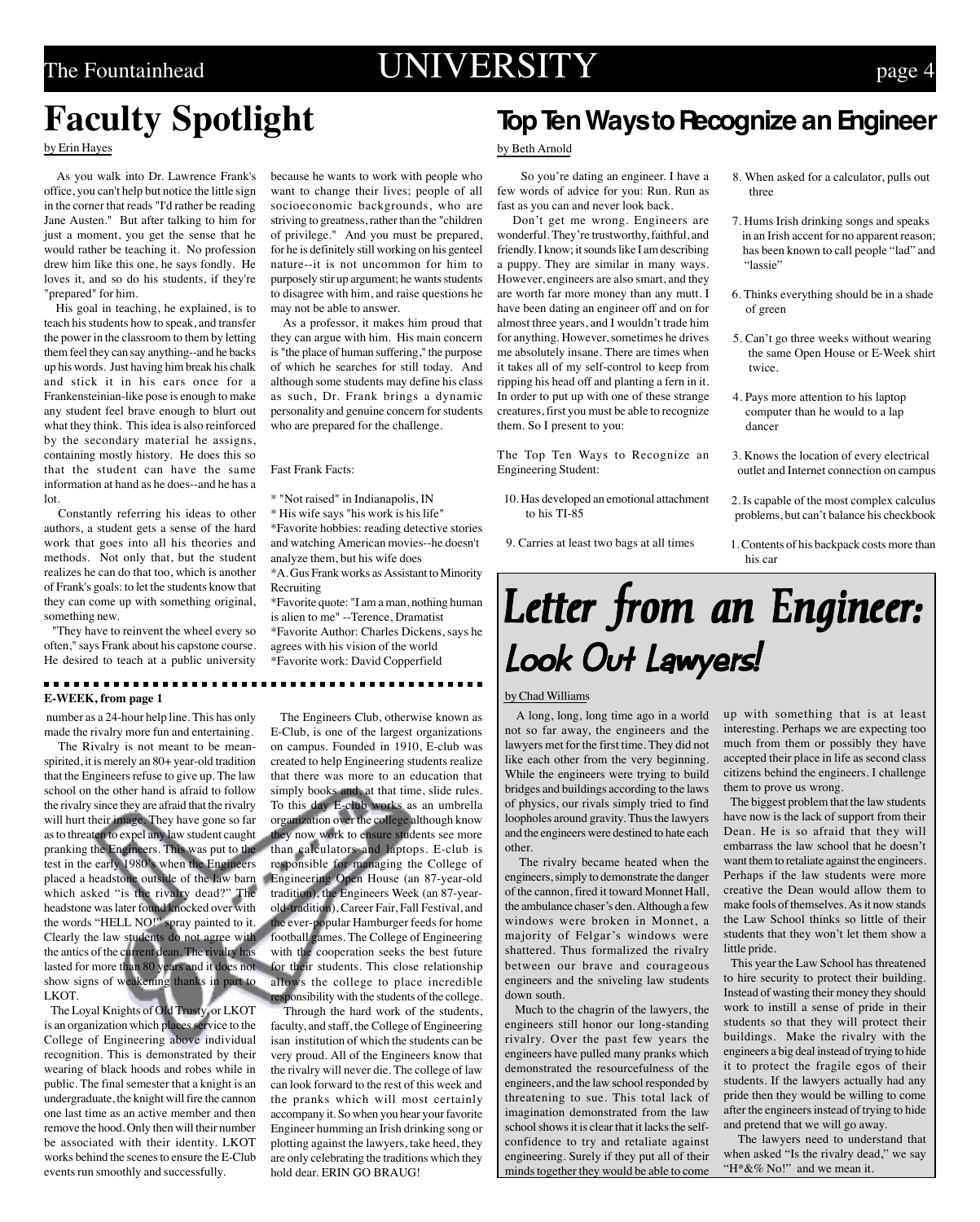### The Fountainhead **UNIVERSITY** page 5

### **Mandatory Attendance**

#### by Erin Ford

 Do you tend to oversleep? Do you forget to set your alarm clock? Do you just not feel like going to class sometimes? Missing classes may ultimately result in a lowering of your grade, depending on the courses you are taking.

 In some courses, such as English 1113 and 1213 classes, attendance is required. The policy on attendance for the first year English courses states that "students may miss the equivalent of one week of classes before the final grade is penalized. After that, the student's final letter grade will be dropped by one letter. After 10 absences, the student will fail the course." Other classes besides those of the English department, such as the Spanish 3423 courses, also abide by this policy.

 Some courses, such as Accounting 2113 or Math 1823, have a different policy. These courses suggest that the students attend, but do not require it. Experience shows that the student's grade is directly proportional to the student's attendance. This policy, recommending attendance, seems to make

much more sense than the English policy of requiring attendance. We, as students at the University of Oklahoma, have paid to take the classes offered. Do we not have the right to skip class if we want?

 When I approached Dr. David Mair, Director of first-year composition, and asked him this question, he replied that "Yes, the students have the right to skip class. However, the teacher has just as much right to enforce the attendance policy." Why? "Because a student has taken the class, the student has agreed to follow the classroom rules given out in the syllabus the first

day of class," replied Dr. Mair. Dr. Mair believes that because the student is given the syllabus, he or she is responsible for knowing the attendance policy and following it. Dr. Mair believes that the English policy is fair because of the benefits that class participation will give the student. By missing a class, a student misses the chance to become that much better of a writer.

 This may be a rational statement, but not **see Attendance, page 12**

# **HEAR CAL THOMAS**



an award-winning journalist,

newspaper columnist and author.

Mr. Thomas is one of the most widely

read and highly regarded voices on

the American political scene.

His thoughts on current events are sure to be memorable at the

### **1999 OKLAHOMA CITIZENSHIP DINNER** THURSDAY, MARCH 11, 1999 **National Cowboy Hall of Fame**

Reception: 6:15 p.m. • Dinner: 7:00 p.m. • Program: 8:00 p.m.

For Reservations Call (405) 843-9212 **SPECIAL FULL-TIME STUDENT PRICING \$35.00** 

OKLAHOMA COUNCIL OF PUBLIC AFFAIRS, INC. 100 W. Wilshire o Suite C-3 o Oklahoma City, OK 73116

## Eating Disorder Woes

#### by Jennifer Hunter

 Everyday, on television and in advertisements, we see what is considered to be the perfect body image. And everyday more and more people strive to fit into this image, and in doing so, damage their bodies.

 According to the American Dietetic Association, eating disorders affect an estimated 1 million or more Americans. Between 5% and 20% will die from medical complications as a result.

Eating Disorders Awareness

Week is February 22-26. During the week there are seminars discussing eating disorders and body images. The seminars include topics such as "Do You See What I See?" and "How to Help a Friend."

What is an eating disorder?

Anorexia, called the "starvation sickness," and bulimia, which is binge eating and purging, are two of the most common disorders. With increased numbers of such cases, more steps are being taken to inform the public of these disorders. These steps have often been discussed in after-school specials and Monday night movies.

 One of the seminars on campus discussed some of the signs of these disorders. What are some of the signs? Victims of anorexia often ignore concerns about their body weight,



#### by Brian G. Hobbs

 As I walked into the Oklahoma Memorial Student Union last Wednesday, I anticipated seeing the usual sights. I expected to see the Chess Club sitting at one of the information tables along with Icthus' members at another table while I passed through on my way to Wendy's. But instead of seeing either of those groups sitting at the tables, I saw a sight that made me lose my appetite for that hamburger I was craving. I saw a table with a big banner above it reading, "Planned Parenthood."

 I thought that my eyes were playing tricks on me, so I decided to take a closer look. I approached the table very slowly, and was greeted by a friendly young lady that said, "Would you like to guess how many condoms there are in the jar," as she pointed to a gigantic jar full of assorted condoms. I could only utter the first thing that came to my mind. I simply told her that "I'll abstain!"

 The jar of condoms was only the beginning. There was a sea of information concerning condoms and sex. They also had bumper stickers with a picture of a condom on it and a slogan admonishing us to, "Just wear it!" It was a disgusting display, to say the least.

 Evidently, Planned Parenthood thinks it is their job to hand out condoms to all University students to make sure that we are safely having promiscuous sex. But they would tell you, experience fatigue, personality changes, and go on strict dieting. Those who have bulimia often act the same but go on binge eatings and have recurrent vomiting. The question is, can you tell if your friend is having a problem? The models who are all skin and bones represent what young people today should look like. Magazines are always offering new diets so you can lose ten

pounds. The media definitely has an effect on how young people view their bodies.

"All they [the media] pick are super skinny girls," Sandford said. "The images stick in peoples' minds."

A random survey

conducted on campus concluded that most male students are satisfied with their body. Over half of the female students questioned were unsatisfied with their bodies. Whatever is causing them to dislike themselves has to be stopped.

 Julie Dupell is a counselor here on campus that can help those who are concerned about a friend or themselves. She can be contacted at 325-2911. For more information on eating disorders, contact the Nutrition Center at 325-0513 or 325-0537.

"We don't encourage kids to have sex because they'll do it anyway."

 Oh, really? Then why are they not handing out sterile needles with "safe" drugs and brochures telling us how to use them? Because after all, "kids are going to do it anyway," so why not make it safe for them? It's the least you could do, Planned Parenthood.

 I have news for Planned Parenthood: handing out condoms does not solve the problem. It only makes things worse. By telling students they are "safe" by using their products gives them a false sense of security.

 More people are having promiscuous sex because they have been fooled into thinking they are "safe" as long as they use a condom. Planned Parenthood is so enthusiastic in celebrating National Condom Week. How about a National Abstinence Week instead? It is truly sad to think about all of the lives

Planned Parenthood is responsible for wrecking (not to mention the unspeakable number of abortions they have encouraged).

 The University of Oklahoma should send Planned Parenthood packing before any further damage is done. And the next time I walk into the Student Union, I hope not to see such a disgusting display again because, really, I do need to eat.

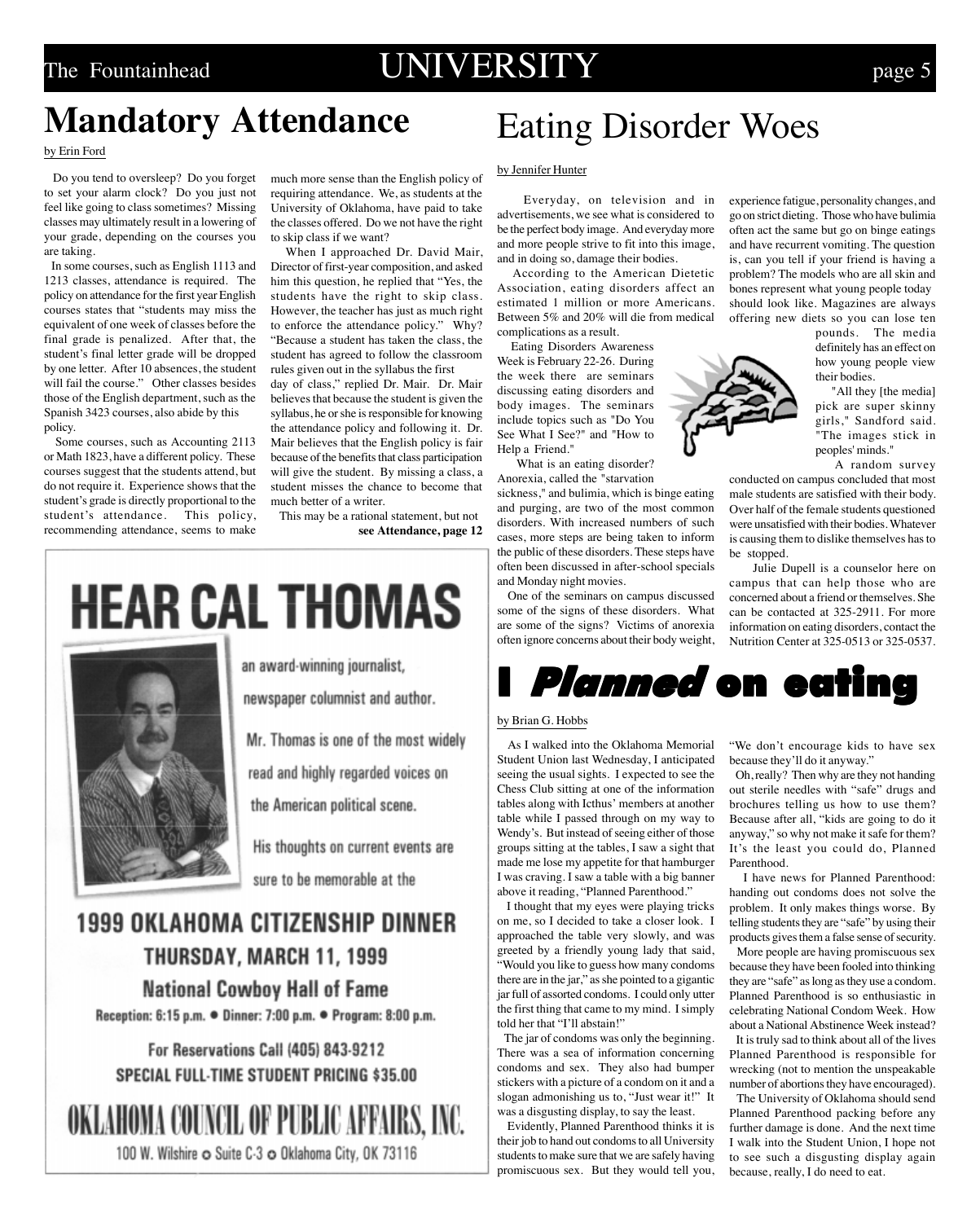### The Fountainhead  $SPORTS$  page 6

### **Sooner Sports Ticker**

by Zac Stevens

 It's great to be a Sooner. I've known this for years, but it won't be long before Josh Heupel discovers it too. Sure, he's probably enjoyed his first semester at OU so far, but imagine what it'll be like for Heupel at the first public practice the Sooners have this spring. With the new coaching staff in place and the excitement level higher than it was last year with all the Wishbone hype, the first few practices (not to mention the Red/White game) will be full of fans. Now compare that to where Heupel is coming from. He's coming from a juco in Utah, which is basketball country, to THE major college in Oklahoma, right in the heart of football country. The last time Heupel had someone other than coaches at a practice was probably back in junior high when his parents came to pick him up. This is going to be exciting for him…and for us.

 Speaking of excitement, let's talk about basketball. We are on a roll and our future is looking really bright! With our starting line-

#### **FOOTBALL, from page 1**

out a few illustrations documenting the virtually flawless record shown by Coach Donnan during this decade.

 Fifty-three percent. That's an "F" no matter how you look at it. Compared with eightythree percent it fails in every way. Of these two juxtaposed numbers, one represents OU's combined winning percentage under Gibbs, Schnellenberger, and Blake, and the other OU's winning percentage under Switzer. If you can't figure out where these two percentages go, I suggest you flip over to the back and read the quotes page again. Any additional illustrations documenting how far our program has fallen pale in comparison with these simple figures.

 Yes, Gibbs was forced to take over a program on probation, but this excuse (while certainly valid) is highly exaggerated. OU football was just coming off what the OU Football Media Guide calls its "Decade of Dominance," and the program could certainly have been labeled "Tier 1." Presently, anyone who tries to put this label on OU football is laughed at, and for good reason. I could give examples of how other college football teams have handled probation without spiraling into total chaos (such as Texas A&M, who was placed on probation in 1994 only to win the Big 12 Championship this past season), but the list is simply too long.

 Enough about that. Here are just a few of Coach Donnan's biggest accomplishments since being snubbed by our university. Prepare to be humbled. After getting stabbed in the back by OU, Donnan went to lowly Marshall University, a Division 1AA football program. Donnan there pulled off the equivalent of a coaching miracle by completely turning around that program, and in the process he took them to three national championship games, becoming national champions in 1992. Today, Marshall is a Division 1A school (the highest level) thanks to Donnan.

up as young as it is and with just a few seniors on the team, it looks as if things will only get better. Not that they are bad right now. After some heartbreaking early season losses, Sherri Coale has helped turn things around as the Sooners are putting themselves in a great position to make the NCAA tournament, and possibly turn some heads when they get there.

 And things don't look too shabby for the men either. A month ago there was very little to be excited about. We had lost four straight and still had a tough part of the schedule ahead. Then Coach Sampson shook up the starting line up. Now we've got every reason to be excited. Sampson began starting more scorers without compromising the backbone of the team: the defense and rebounding. It looks like the Sooners have played themselves into the NCAA tourney. The rest of the season and the Big 12

**See Sports, page 12**

 Donnan is now the head football coach at Georgia. Similar to his days at Marshall, Coach Donnan has turned Georgia's program completely around. It is not an exaggeration to call them a top ten team now. That could not have been said prior to his arrival.

 Things are only going to get better for Donnan, who just signed a stellar recruiting class which includes three of the top five wide receivers in the nation. This class includes Oklahoma's top receiver, Michael Johnson, from Tulsa Union.

 So why beat on a dead horse? Sure it's easy to armchair quarterback, and it's a regular part of OU life to grumble about the mistakes of the last ten years. But, here we are again about to start with another new coach. The usual sense of optimism is here too. Maybe the Sooners were destined to experience years of shame, but Sooner optimism is everlasting and indomitable. That's a good attribute, though. The glory days will eventually come back.

 Perhaps new OU Head Coach Bob Stoops will prove capable of the monumental task of reviving our football program. For the first time since Switzer, our football team has a coach with the knowledge of the game, the persona to motivate, and other talented coaches surrounding him to assuage the pressure. Hopefully, his leadership and coaching will bring our team (as Doc stated in Part II) "back to our reality."

 Taking all of that into consideration, the fact still remains that the last decade of OU football was a total waste. Maybe some OU scientist will perfect the Flux Capacitor as Doc did in *Back to the Future* and go back to 1989 to correct the blunder committed by our university, but until that day comes, we must wake up to the fact that the mistake our university made back in 1989 could haunt us well into the 21st century. But we'll wait for the Sooner magic to come back, no matter how long it takes.

# Let the Madness Begin

by George Lawrence

 March Madness! March Madness! It's almost here. I've got my cooler filled, my schedule cleared, and I'm planning on surrounding myself with eight tv's so I don't miss a single minute of action.

 I am weary of being too **D**irect abo**U**t who I thin**K** will b**E** this year's national champion. So I think I'll start

with who won't win the tournament this year:

 —I praise the stars above that I won't have to hear about the Tarheels this year. They'll be lucky to make it out of the 2nd round.

 —All of a sudden people are talking about Texas being a post-season threat. Are you kidding me? I've watched Rick Barnes coached teams for years and they always choke, no

matter how good they appear to be. Besides, Ricky doesn't play basketball…the Horns will join the Heels as round two casualties. Rest in peace.

 $-$  I've heard that it isn't kosher to speak ill of OU athletics, but I believe my opinion must prevail. The truth is that while OU will make it out of round one, and maybe round two, I fear that the Sweet Sixteen will be the end of the road for the Sooners.

 —The Auburn Tigers have risen from cellar-dweller to the top team in the SEC. One word for ya: over-freakin rated! Auburn's conference schedule is fairly difficult, but their out-of-conference out do ya...

### **SPORTS UPDATE**

### by Greg Starling

**•** Former Denver Broncos lineman, Rylon Jones, was recently charged with aiding in the illegal shooting of a protected moose, and he faces up to six months in prison. Jones later explained, "It was an honest mistake." Apparently the 1000 pound animal snuck up on him forcing the action.

**•** A couple of obscure NFL team rules were cited last week when two quarterbacks were cut. New Orleans Saints coach, Mike Ditka, cited the team's 'No alcoholic, racist policy' when firing Kerry Collins, and the Seattle Seahawks cited the rare 'No nursing home resident policy' when cutting quarterback, Warren Moon.

**•** Motorist, Carl Carter, looking to rid the world of boring sports by taking out their athletes, was charged with aggravated assault after using his pick-up to attack cyclist, Lance competition has been lame at best. Auburn will be the first #1 seed to fall; the dance card is empty by the Sweet Sixteen.

 —This year's "jump up and bite ya" team is the Louisville Cardinals. Anybody who knows anything about basketball knows that Denny Crum can coach. The thing is that

nobody really paid too much attention to the Cardinals because the NCAA had banned them from post-season play this year. With the recension of the ban, Louisville is now eligible for the Dance, and coaches across the country are trying to figure out the other team from Kentucky.

 Now, it is time to take a final glimpse into my crystal **B**all…my picks for

the fina**L** fo**U**r ar**E**: Stanfor**D**, University of Conn**E**ticut, Cincinnati Uni**V**ers**I**ty and the mystery nationa**L** champion**S**.

 The final game will feature UCONN and Team K. I think it will be a good game, because these two squads are easily the best two in the country, but Coach K's boys simply have too many weapons. When it is all said and done, the boys will host a 3rd banner into the rafters of their notorious indoor stadium.

 So there you have it. My choice for the national champion is ?. What, you don't really think I'm gonna tell you if you can't figure it

Armstrong.

**•** Tennis pro, Andre Agassi was removed from the Sybase Open for using obscene language. His opponent, Cecil Mammit, was upset; "I was cheated. I was playing well, and I wanted to find out the result of the match." At the time of Agassi's disqualification, Mammit had already lost the first set 6-0 and was behind in the second by a tie break.

**•** Ricky Williams, trying to keep up his All American image, decided to allow rapper, Master P, to become his agent.

**•** Claiming it was a perk of being a college athlete, Minnesota University basketball star, Mike Tarer, was cited for using a handicap parking permit. The power forward apparently could not walk fifty feet to the building.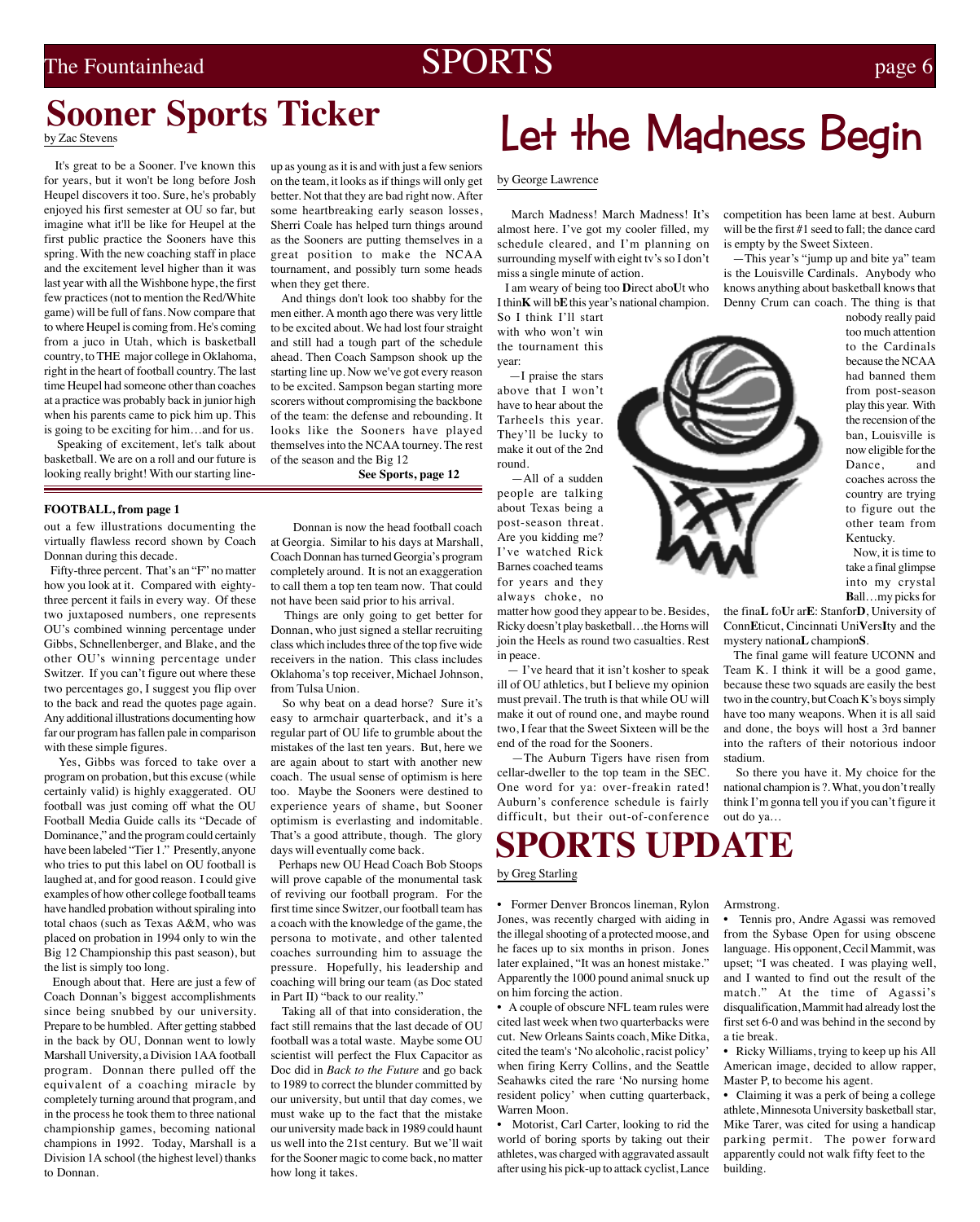### The Fountainhead **COMMENTARY** page 7

### A Modern Mystery: Quentin **Tarantino**

### by Liz Kiser

 He's the king of cult films, gangsters, vampires and trunk shots. He sucks us in with plots that make even the most psychotic movie-goers confused and bemused. He never fails to leave us wondering, 'what the heck was that all about?'

 He's Quentin Tarantino, one of Hollywood's oddest, most obscure, abstract, and well respected directors and screenwriters. Who is he? Where does he get this stuff? Why are so many young people drawn to these films?

 Tarantino was being hailed as the next Martin Scorcese when his first script, *Reservoir Dogs* hit the Sundance Film Festival in 1992. Just when those guys with the thumbs thought he couldn't do any better, he hit the Cannes Film Festival with *Pulp Fiction* in 1994. Since then, his credits include *From Dusk Till Dawn*, *Four Rooms*, and *Jackie Brown*. He sold two other scripts: *True Romance* and *Natural Born Killers*. His next film is rumored to be about the Vega brothers, (Vic Vega from *Reservoir Dogs* and Vincent Vega from *Pulp Fiction*).

 So how does a former video store clerk come up with the most elaborate crime **see Tarantino, page 8**



### **Building Houses, Building Lives**

Habitat for Humanity works in partnership with people in need throughout the world to improve the conditions in which they live. For more information on how you can become involved, visit **www.ou.edu/habitat**

*Mahitat for Humanity*<br>If International Paid for by UOSA

# Movie If we don't choose, we lose

by Matt Pyeatt

 "I oppose registration for the draft because I believe the security of freedom can best be achieved by security through freedom - the defense of freedom can and will best be made out of love for the country, a love that needs no coercion"

 -Ronald Reagan at Louisiana State University, September 23, 1980.

 United States Congressmen have recently discussed legislation to reinstate the national draft. Senators John McCain, Republican of Arizona, and Floyd Spence, Republican of South Carolina, have made statements that speak of the implementation of this unconstitutional act.

 The Military Selective Service Act expired in 1973 in the waning months of the Vietnam War. Fulfilling a campaign promise, Richard M. Nixon watched the draft become extinct with the conflict in Vietnam coming to and end. Today, fascist leaders of our nation envision the first peacetime draft since the

weeks prior to the bombing of Pearl Harbor. With war eminent in 1940, this would be the first real peacetime draft in American history.

 The military draft is physical coercion. The government forces an individual to serve as a soldier in a branch of military service. This is illegal and unjustified. Many proponents for the national draft argue that the Constitution gives authority for the draft. However, conscription is not explicitly authorized in any clause of the Constitution. Advocates then must fall back on implicit powers that have been abused since the first national draft in 1863.

 The draft of Americans is a sign of totalitarianism. A country that prides itself on the freedom of the individual cannot, rationally, establish another draft of our young men.

 Our country is not a stranger to draft debate. A question and answer was brought to the House floor in 1814. Daniel Webster: " The question (of a military draft) is nothing less than whether the most essential rights of personal liberty be surrendered and despotism embraced in its worst form. Is this, sir, consistent with the character of free government? Is this civil liberty? Is this real character of our Constitution? No, sir, it is not."

 This sentiment comes from the very idea of patriotism that embraced our land in the Revolutionary War. Men stood at arms to fight for what they believed in. Today, men and women are still patriotic at heart. If our country were to be threatened the people are here to defend our land and ways of life. A government-adopted draft is the last thing that is needed for the young people of The United States.

 If we are not willing, as a people, to fight for our freedom then it is possible that we, as a people, no longer deserve our freedom.

 "We need a strong military. But strength depends on spirit and not merely numbers,"

**see Draft, page 9**

# **Are YOU Liberal or Conservative?**

by Brett Farley

 Right-wing, left-wing, Bible-thumper, treehugger, fascist hate monger, and moral deficient. These are some of the many terms and phrases of endearment Americans have wielded in their plights against their foes of the opposing ends of the political spectrum. Americans wear the labels "conservative" and "liberal" as badges of honor while slighting the enemy with their own terms of selfidentification. But I often wonder—do we as students, indeed citizens, really understand what is at the core of these ideas, conservatism and liberalism? In my crusade for truth, I feel it is my duty to relieve the agitation of ignorance for those who are not quite sure why they have so readily attached themselves to a particular political ideal, and consequently a world-view, which will determine the course their very lives.

 Just out of curiosity, I looked up the dictionary definition of each as such should create a level foundation upon which we will build a more keen understanding. *Microsoft Encarta* defines each with the following: Liberal- 1.a. Open-minded; tolerant. b. Favoring civil and political liberties, democratic reforms, and freedom from arbitrary authority. Conservative- 1.a. Favoring traditional views and values; tending to oppose change. These definitions are not only somewhat vague, but completely inaccurate. They do not even begin to touch on contemporary applications of the words. Modern conservatism is closer to classical liberalism than modern liberalism is. Over the years, liberalism has been linked with the struggle of the individual. According to liberal thought, the goal of government is the pursuit of the purest in individual freedom and rights. Liberalism seeks the freedom

from the restraint of authority, the right to determine and pilot one's own path according to the will and conscience of the individual.

 Today, it is conservatives, not liberals who oppose higher taxes, more regulation, and more litigation. Liberals define liberty as freedom from want. Conservatives define it as freedom from control. I am a conservative because I want to defend the traditional concept of liberalism, which valued liberty, limited government, free markets, and individual responsibility.

 The values, ideals, and principles which make me a conservative are the same values that served as the brick and mortar of a new nation that was to be known as the United States of America. America was created as the home of liberty. The most unique aspect of American government was that it was created to protect liberty, not violate it. The founders understood that this much liberty encompassed a large responsibility. Upon leaving the Constitutional convention, a woman asked Benjamin Franklin what type of government they had created. Franklin replied, "A republic, if you can keep it."

 The founders recognized the supreme importance of morality. This is why so many conservatives today are considered "social conservatives." It is no contradiction that conservatism is both the home of morality and liberty. The founders didn't think so either. I have studied hard to understand what it was that our founders risked so much for, that which they sacrificed fame and fortune for, that which some even died for. I concluded that our founders were, above all patriots, statesmen, scholars, and men of God. These individuals showed dedication to one true doctrine upon which this nation

was built, the Bible. Their words speak for themselves.

 "The highest glory of the American Revolution was this: ...it connected, in one indissoluble bond, the principles of civil government with the principles of Christianity." -John Quincy Adams

 "We have staked the whole future of American civilization, not upon the power of government, far from it. We have staked the future of all of our political institutions upon the capacity of each and all of us to govern ourselves according to the Ten Commandments of God."-James Madison

 "It is rightly impossible to govern the world without God and the Bible."-George Washington

The founders quoted the **Bible** in their various writings four times more often than Montesquieu, twelve times more often than Blackstone, and sixteen times more often than John Locke. This then begs a question. Since we, as a nation, have moved so far in terms of morality, politics, and education from where the founders staked the cornerstone of this country, are we moving in the right direction? If our cultural landscape is changing from what it was at its inception, can that be good? I think not. I am conservative because it is the very principles that our founders stood for that are to be conserved, not changed. Those values include liberty, the sanctity of life, the sanctity of marriage, the right of the people to govern themselves, and a belief in God. It is for this reason that I will not give in to change, that I will never sacrifice truth at the altar of selfindulgence for a personal, so-called "right" (like welfare) that bears no responsibility.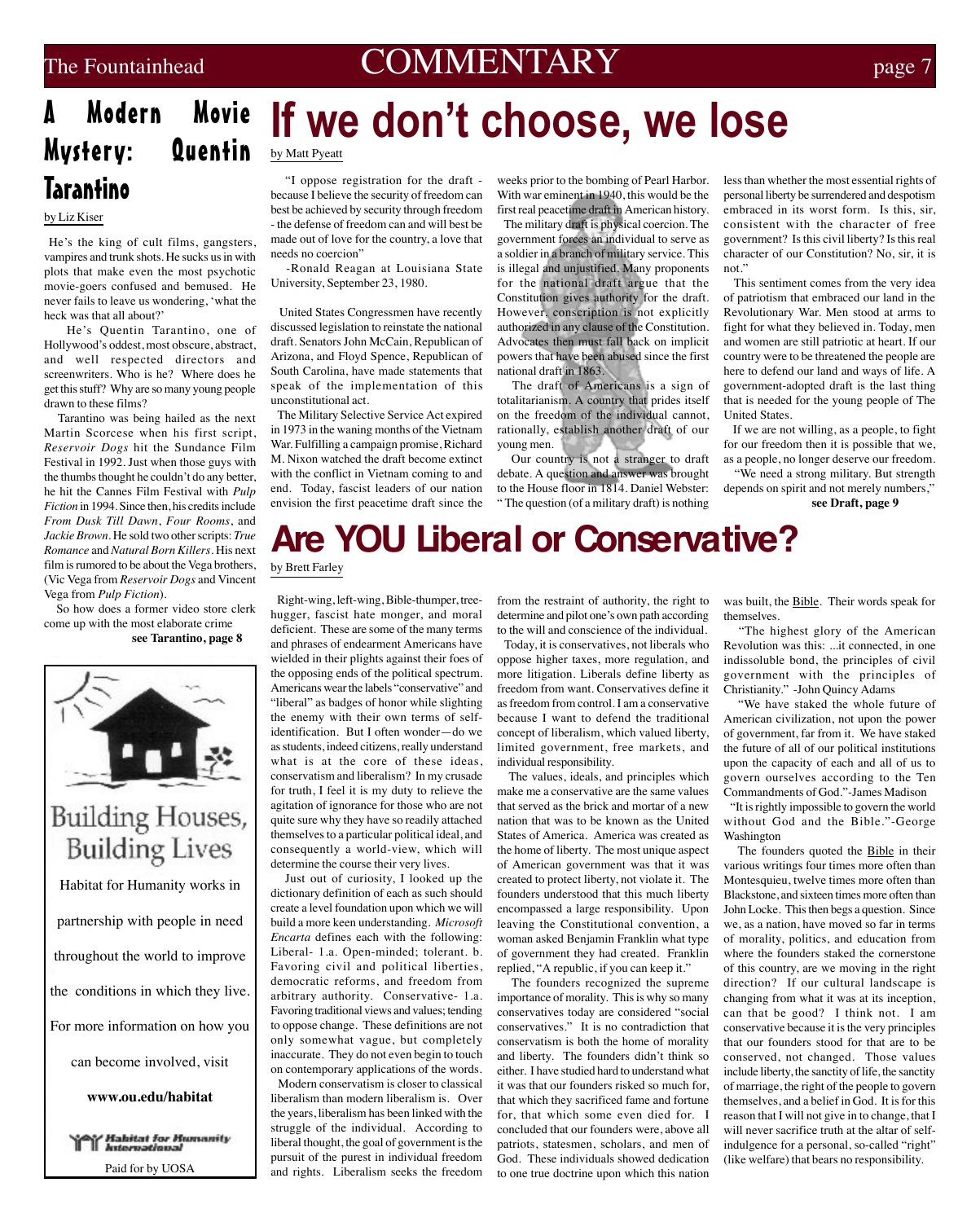### The Fountainhead  $COMMENTARY$  page 8

#### **TARANTINO, from page 7**

movies since the Godfather? While he certainly has a unique style for directing, his stories are compilations of influences from French and Hong Kong theater as well as our own Alfred Hitchcock. In fact *Reservoir Dogs* is almost an exact replica of *City on Fire*, a Hong Kong film directed by Ringo Lam.

 Many of his film direction include techniques of other directors. For example, in *Pulp Fiction*, there is a scene when Marcellus Wallace is walking in front of Butch Coolidge's car, a scene that is taken from Alfred Hitchcock's *Psycho*. However, it is Tarantino's popularity that has shocked the movie business more than his films. He has revolutionized the dark and sinister gangster movies of the seventies and eighties into elaborate, high action plots with a touch of twisted humor. His movies appeal to a large segment of the population under twenty-five with a good sense of humor, and a sturdy stomach.

 Perhaps the Tarantino age will create not just a legend, but a new genre of movies that never forget to include the deranged and the bizarre. We can only count our blessings that Quentin Tarantino made it in Hollywood, giving such a criminal mind a more productive outlet.

### Double Barreled and Sawed Off

#### **by Karen Martin**



#### **WOMEN, from page 1**

Students who take this course can "familiarize themselves with the history of homosexuals, gay men and lesbians in the United States, to recognize homophobia and heterosexism in themselves..." Tax-payer dollars are hard at work. And these are just a few examples. The usual "sex roles," "sexism in curricula," and "alternative arrangements to marriage and family institutions," are all there. Perhaps the vast majority of students aren't ready to give up on traditional values like family.

 In writing this article, a common question I heard was "What do you do with a women's studies major?" As a political science major, I may have little room to talk - there is no such thing as a "political science firm" (this is why we have MSNBC). But this same question asked about women's studies takes on more significance. What jobs are there in this field? Revolutionary? That's not paying as well these days. Full-time feminist? I hear there's no shortage. Stay-at-home mom? I have my doubts.

 Sacred cow that it is, the women's studies major could be hard to eliminate. Watch for the name-calling of anyone who advocates its removal. It's politically incorrect to think such things. "It wouldn't be an issue if they were eliminating a men's studies program, which we don't even have," says freshman Justin Dutton. The excuses are already being made. It is already being said that the lack of funding stems from sexism.

 If the women's studies program does lose the ability to grant majors, the university will be at no great lost. Sure students may be less able to "recognize homophobia and heterosexism in themselves," and it could forestall efforts to move to "alternative arrangements to marriage and family institutions." The world won't miss them.

# $y$   $Down$  in  $Kosovo:$  With American Troops

#### by Gregory Laffin

 "Peace, commerce, and honest friendship with all nations-- entangling alliances with none." -- Thomas Jefferson

 Do you hear that whirring sound? That's the sound of hundreds of thousands of fallen U.S. soldiers spinning in their graves. With the talk of deploying U.S. forces under NATO/UN command for "peace keeping" operations in Kosovo, a very small minority of Americans are contemplating the constitutionality of the proposition.

 Such a move is arguably the largest forfeiture of American soverignty in our nation's history. What have G.I.'s fought for if not America's ability to be a bastion of freedom acting in its citizen's best interests?

 There is no conceivable reason not to keep U.S. troops under U.S. command and in U.S. uniforms unless you fear the loss of esteem from foreign countries. Otherwise, you would have to despise America's position as the most powerful nation in the world. Both motives could be attributed to our White House without much effort.

 To talk of the legality of our military efforts only propagates the lie that the U.S. is acting in the interest of national security or in its best interests as a nation. No one would argue that innocent women and children being massacred is a good thing. But why do we favor Albania over the Serbs when the two factions have half a millenium of

bloody conflict behind them? French intelligence has proven that Bosnian Muslims have sniped their own citizens and staged massacres in an effort to gain western support. So how can we declare a bad guy?

 Look behind any foreign policy of our President and you'll usually find monetary incentive for the President or his party's national fund.

 Quiz: what petroleum corporation has donated \$25,000 to the DNC, claims David Bonier, Chris Dodd, and Dick Gephardt as beneficiaries, and holds the rights to 21% of Albania's underground oil and gas? Give up? It's Occidental Petroleum, Inc. Occidental has admitted that there are 500 million barrels of oil and 1 trillion cubic feet of natural gas sitting under the war torn Albania. Break out your *Wall Street Journal* and that makes a grand total of 9.8 billion dollars worth of rich resources waiting to be extracted. Any educated observer would see the motivation for intervention in an instant.

 However, Americans won't do their homework, U.S. troops will lose their lives under false command, and the electorate will only rally around our President as he gathers the blood of young American men and

women on his hands from engaging in such a useless conflict. If you were wondering what an ugly mix of Vietnam and Somalia would look like, sit back and relax.

 If there are people that ever thought this conflict was driven by Bill Clinton's passion for life and civil rights, I want to sell them my ocean-front property in Arizona. Before we, as college studets, dismiss this issue as irrelevant, let us consider the words of President Herbert Hoover: "Older men declare war. But it is youth that must fight and die."

### **Double Barreled and Sawed Off** by Karen Martin

The President's compromise between censure and removal from office did not go over well in the Senate.

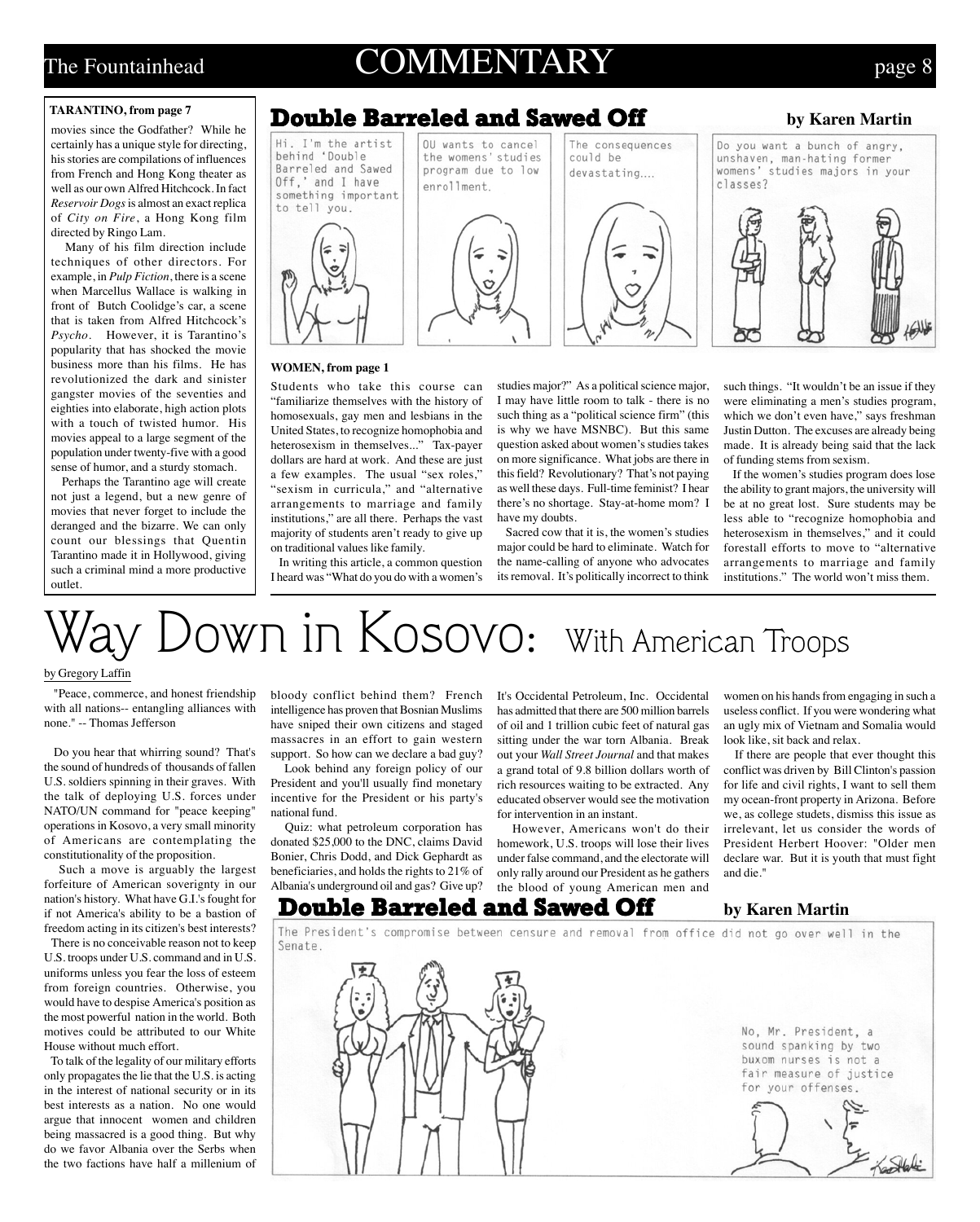### The Fountainhead  $COMMENTARY$  page 9

# **The Overpopulation Bogeyman DRAFT, from page 7 DRAFT, from page 7**

**United Nations**

**get a little**

**nervous."**

by Dr. Robert Reed

 Hilary Rodham Clinton recently addressed a United Nations-sponsored conference on world population. Call me paranoid. But anytime Hilary Clinton and the United Nations team up to address a world problem, I get a little nervous. And what was the message of the conference? Simply put, there's too many of us.

 A typical "proof" that the world is suffering from overpopulation goes something like this. "In 1987, the world population was 5 billion. It is expected to hit 6 billion this year, an increase of twenty percent in just twelve years. We cannot survive if this trend continues."

 As a testimony of man's ability to "be fruitful and multiply," this trend is indeed impressive. However, as a proof that we humans have a serious overpopulation problem, it is severely deficient. Consider this, world per-capita income is substantially greater now--with six billion people--than it was in 1987 with only five billion people. If having more people is bad, then why has the world's standard of living increased over the past twelve years? Or consider this for a trend. The history of mankind has been marked by century after century of inexorable

population growth. This population growth has been accompanied by unprecedented income growth. This is a trend we can manage to live with.

 Here's a little test to determine<br>vour P.I.O. your (population intelligence quotient). Suppose each person in the world was assigned an area of one-square yard (i.e., a 3-foot

by 3-foot square) and the entire world's population of 6 billion people was gathered together in one place. How large an area would they collectively occupy? An area equal to the United States? The state of Texas? The state of Oklahoma? Would you believe that the entire world population would fit into a square of forty-four miles on each side? In other words, all six billion people would comfortably fit into an area smaller than the greater Oklahoma City metropolitan area. Surprised? If you've ever flown in an airplane you shouldn't be. Anybody who has ever gazed out an airplane window knows that the most prominent feature of the earth below is the incredible amount of wide-open space.

 A number of years ago Paul Ehrlich, a professional overpopulationist who has made a successful career of incorrectly forecasting doomsday scenarios, accepted a public bet with the economist Julian Simon. Simon invited Ehrlich to pick any five natural resources that he (Ehrlich) thought would be made scarce from overpopulation. For every resource having a higher price ten years laterindicating that they were scarcer-Simon agreed to pay Ehrlich \$1000. On the other hand, for every resource having a lower price ten years later-indicating greater abundance-Ehrlich had to pay Simon \$1000. The outcome? All five of the resources that Ehrlich picked went down in price. Surprised? Again, you shouldn't be. Despite numerous claims that the world is running out of oil, the price of oil today is at an historical low. When economists consistently misforecast the economy, they are ridiculed. When environmentalists consistently misforecast world crises, they sell more books. I knew I picked the wrong profession!

 Well how about the argument that population growth causes overcrowding that ruins our quality of life? Consider the following thought experiment. You graduate from college and get two job offers. One is

in Dallas, the other is in Rush Springs, OK (home of the renowned Watermelon Festival). Which job do you take? With all due respect to the citizens of Rush Springs, this is what is known in common parlance as a "no-brainer." If urban areas characterized by overcrowding are so unpleasant to live in, then why do they continue to grow while rural areas continue to decline? **"Call me paranoid. But anytime Hilary Clinton and the team up to address a world problem, I**

> So why are the global elites united in their opposition to continued population growth? One hypothesis is that they just don't like people and wish there were fewer of them. The proof goes like this. It is well known that the global elites are wealthy, and that wealthy people have fewer children than poor people. The fact that they have fewer children proves that they don't like children, and since children are people, it follows that they don't like people. Is this a convincing proof? Let's put it this way. Compared to most of the arguments that pass for "proofs" on this subject, it qualifies as a theorem. Q.E.D.

 *Dr. Reed is a professor of economics at the University of Oklahoma.*

said Milton Friedman, Nobel Prize winning economist. Do not for one moment think that opposition to the draft reflects, by any means, opposition to the defense of our nation and our liberty. An infringement on our liberty would be the implementation of a national draft. If The United States forces

men to serve in the military what would prevent this government from forcing men to do other things? The draft is not something to toy with, for it precedes other infringements on **attachment to the** our rights.

 Officers in the military understand the dangers of a national draft. During World War II, Admiral Ben Moreel said he "wouldn't accept draftees because the draft is an intrusion Congressman Phil Crane said **draft is contrary to** on freedom, but more importantly it is militarily

inefficient." Is the draft a foolproof way of defending our nation? No, it is not. Admiral Jay L. Johnson, the highest ranking navy officer, leads our sailors, and the New York Times reported that Adm. Johnson would not pursue the draft but try new recruitment techniques.

 The talk of draft is one thing, but the possibility of a fair draft is another. Will the draft take eligible women? Fourteen percent of the military is now composed of females.

With the January call for draft by the *Army Times*, what of the conscription of young women as well as young men? The answer for our depleted troops is not a draft, it is Adm. Johnson's idea of new recruitment techniques.

> An Act of Congress is required to reinstate the Military Selective Service Act. Congress will not, according to the New York Times, impose a draft due to the peace and prosperity of our nation.

> "The American tradition is founded on an attachment to the principle of individual freedom. Imposition of a draft is contrary to that principle." these words on the House floor reminding us that individual freedom is not a

thought of the past but the basis of our nation today.

 If the United States wants to continue its history of individual liberty then it must do away with ideas about a national draft. The individual is capable of determining at what cost he will fight. Let free-will guide you, oppose the national draft and serve your nation because you are compelled, not conscripted.



**"The American tradition is founded on an**

**principle of individual freedom. Imposition of a**

**that principle."**







# **March 1, 8:00 p.m. Meacham Auditorium**

**Free Admission**

This event is sponsored by University of Oklahoma College Republicans.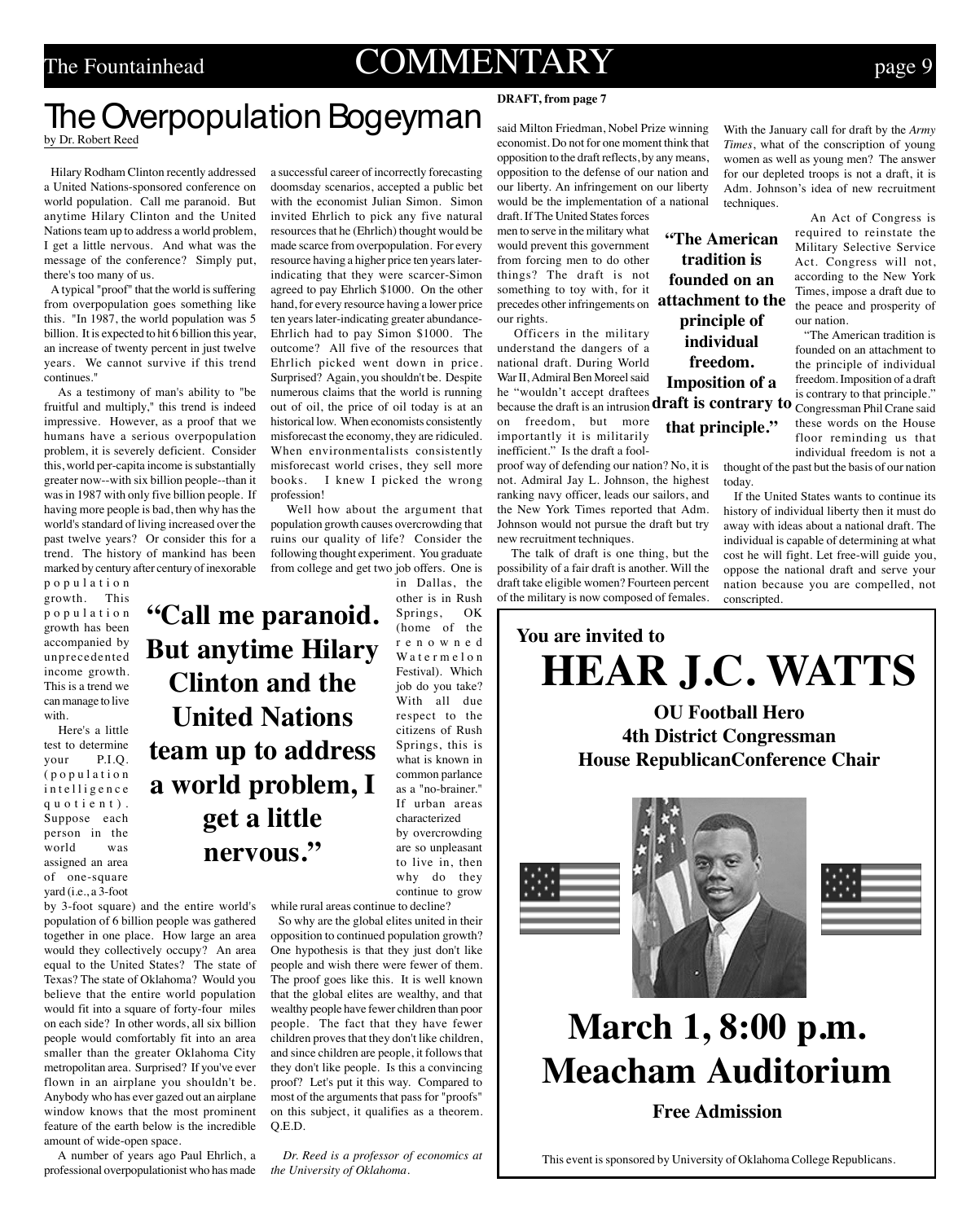### The Fountainhead  $\qquad$  DEPARTMENTS  $_{\text{page 10}}$

## **BOOK REVIEW**

#### *Left Behind*

By Tim LaHaye and Jerry B. Jenkins Published by Tyndale House Publishers, Inc p. 468…13.99

#### By Erin Ford

 Could you imagine life without half of the people you know? *Left Behind*, by Tim LaHaye and Jerry B. Jenkins, offers the reason for an occurrence like this, and also what life would be like after the Rapture of God's people.

 The Rapture, or the calling of all of God's people to be in Heaven with Him, has taken millions of people all over the world. Although many ideas are used to explain away the disappearances, the main characters in the book realize the Rapture is the only true answer to the first problem.

 The next problem these people face is how to live out the remainder of the seven years of Tribulation. Should they become

## A Prayer...

This prayer was given by Pastor Joe Wright to the Kansas Senate in 1996. Here is what he said…

#### Heavenly Father,

We come before you today to ask Your forgiveness and seek your direction and guidance. We know Your Word says, "Woe on those who call evil good," but that's exactly what we have done. We have lost our spiritual equilibrium and inverted our values.

#### We confess that:

We have ridiculed the absolute truth of Your Word, and called it pluralism; We have worshipped other gods and called it multiculturalism; We have endorsed perversion and called it an alternative lifestyle; We have exploited the poor and called it the lottery;

Christians like their friends and relatives had? Or should they listen to the new rising political leader, Nicolae Carpathia? Not only is the question of who to follow raised, but also how will the characters survive the horrible trials the Bible prophesies to happen? The answers to these questions are shown through interesting details and plot twists.

 The sudden leaps from one story line to another right when the solution to a problem is going to be revealed keep the reader from being bored. Because of the unusual topic, the reader will never know what is going to happen next. LaHaye and Jenkins have created an exciting drama of events of what would happen after the Rapture of the church. *Left Behind* is based from the book of Revelation of the Bible, and the manner it is written in will keep the reader up late trying to finish it.

We have neglected the needy and called it self-preservation; We have rewarded laziness and called it welfare; We have killed our unborn and called it choice; We have shot abortionists and called it justifiable; We have neglected to discipline our children and called it building self-esteem; We have abused power and called it political savvy; We have coveted our neighbor's possessions and called it ambition; We have polluted the air with profanity and pornography and called it freedom of expression; We have ridiculed the time-honored values of our forefathers and called it enlightenment.

 Search us, O God, and know our hearts today; try us and see if there be some wicked way in us; cleanse us from every sin and set us free…I ask it in the name of Your Son, the Living Savior, Jesus Christ. Amen.

### **Your Buck, Their Bang**

*The Fountainhead* salutes some of the greatest wastes of your money

For you, the tax-payer, the Government has spent.....

- \$46,100.00 to find out if environmental distractions such as sex, humor, and empathy would reduce the honking of frustrated drivers during city traffic jams.
- \$6,025.00 to study what burning paper in the sky looks like.
- \$38,174.00 to find out if run-off from open stacks of cow manure on a Vermont dairy farm was causing the pollution of the water in nearby strems and ponds. Duh!!! It doesn't take any more than basic common sense to figure that one out!

Source: William Proxmire, Fleecing of America.

### **MOVIE REVIEW The Blind Cajun's Rating System by Zac the Blind Cajun**

**Cajun** The Best **Medium Well Medium Rare** 

................

**Well Done** Really Good<br> **Medium Well** Perty Good **Medium** Worth Rentin'<br> **Medium Rare** Not Worth Seein' at all **Rare** DON'T See It!!<br> **Still MOOing** I'd Rather Drill l I'd Rather Drill Holes in My Teeth Than Watch

This Movie

*CULTURE...*

*Office Space*

 We gots a problem my loyal subjects. The Blind Cajun has received very little fan mail and absolutely NO hate mail. Either love me or hate me guys...but indifference is unacceptable. I tried making my review really controversial so as to upset many, many people, but after reading my first draft, the warden threatened to make me watch *One Flew Over the Cuckoo's Nest* so I toned it down a bit. The more upset you get, the better. Make sure you staple your eyelids to your forehead so you don't blink during something good.

 Ya know how sometimes when you watch a movie, halfway through you are really into it and thinkin', "Hey...this is dern good," only to be extremely let down by the way the movie ends? Its kinda like when you look at a really hot chick only to later find out that she's a crossdresser...sure, you go ahead and hit on her, but you don't enjoy it quite as much. This was one of those types of movies. This movie was quickly working its way toward a Medium Well and maybe even a Well Done but then it took a turn for the worst.

 In case you didn't know, the movie is about three guys who hate their jobs and are about to get laid off so they decide to screw the company out of some money. From the beginning, it is very apparent that these guys are your typical Bill Clinton loving, lazy bums, because only that type of person would want to get money for nothing, right? Plus, these guys are screwing the company out of money and we all know what Bill Clinton is best at. The movie is pretty funny at times Good Clothes Shop and Pancake House.

### **Did You Know?**

- Robert Morris, who was the richest man in the colonies at the time of the American Revolution, played a critical role in financing the Revolutionary War and died broke?
- George Mason, the largest slave-holder in the colonies, refused to sign the Constitution because it acknowledged slavery?
- Thomas Paine, whose writing inspired the Declaration of Independence, provided moral support to the Patriots, and denounced slavery, died a miserable and detested man in 1809?

though. Not subtle, intelligent humor like you are reading now, though. Its more like the kind of humor that people who were dropped on their heads as children would think is really funny...them and my roommate, Trixiebell, who laughs hysterically everytime he hears the word "booger."

 Well, like I said, the movie is pretty entertaining till you get to the end. The ending is just stupid. Its like they wrote the entire movie except for the end and then when it was time to film the last 10 minutes, they let my neighbor down the hall in the looney bin write it. It must be noted that my neighbor claims his name is Sir Jaervy Barzenblatz and believes that breathing through his back would be the best way to cure marsupials of their pouches. However, I'm sure most of America will like it. The worse things are here, the higher their approval ratings go. **Rating: Medium**

Rentals: *Platoon*

 I've never seen this movie but I've been told that it is VERY good. I've heard such great things about it, I've decided to give it a pretty good rating. If you haven't seen it, go rent it and let me know how it turns out. **Rating: Well Done**

#### *Half-Baked*

 I'm sure this movie was hilarious to everyone in the theatre department but trust me, this movie is horrible. At least the first 30 minutes is...I couldn't watch the rest. To find this movie remotely humorous, you have to have smoked more pot than the guys IN the movie.

#### **Rating: Still MOOing**

E-MAIL ME: blindcajun@ou.edu

This Review is Brought to you By: Betty's No Good Clothes Shop and Pancake House "Terrible, terrible clothes.........and pancakes."

The ideas expressed in this review are not necessarily those expressed by Betty's No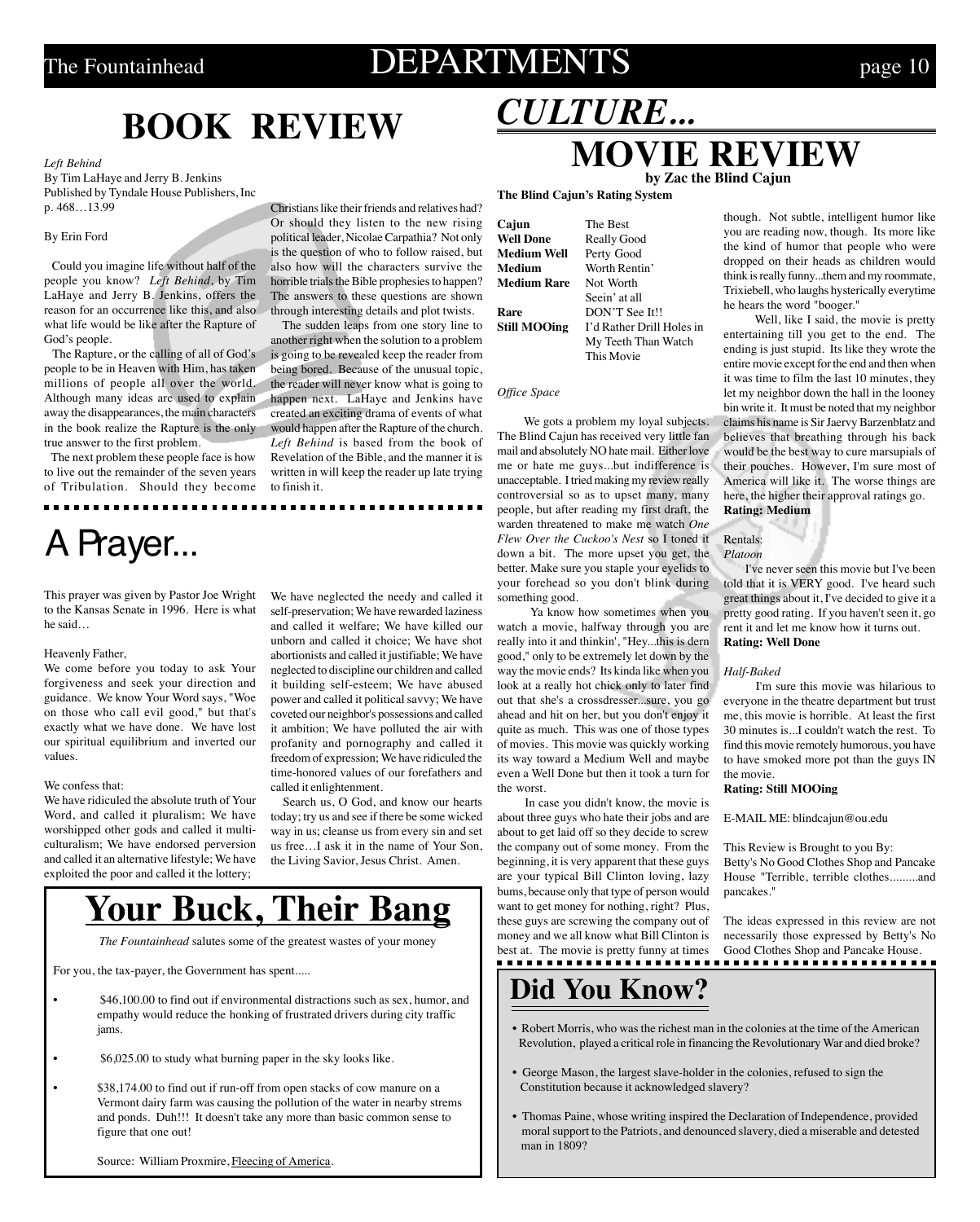### The Fountainhead  $\text{DEPARTMENTS}$  page 11

### **Live On University...**

*The Fountainhead* hopes to bring you the interesting story of a different OU graduate each week. If you have anyone you would like to see here, let us know.

#### by Jennifer Butts

 Four alumni have been named the 1999 College of Arts and Sciences Distinguished Alumni recipients. Each year an alumnae is chosen from each of the four academic areas of the college, which are Humanities, Professional Schools, Natural Sciences, and Social Sciences. This year, Dr. Liba Taub was chosen from Humanities.

 Dr. Taub received her Ph.D. in History of Science in 1987 with her dissertation, "Ptolemy's Universe: The Natural Philosophical and Ethical Foundations of Ptolemy's Astronomy," which was expanded and published into a book in 1993. She is currently a curator at the Whipple Museum of the History of Science at the University of Cambridge in England. In 1998, she was awarded a Pilkington Teaching Prize there for her work. She also served as curator and head of the History of Astronomy department at the Adler Planetarium in Chicago.

 Dr. Taub will be honored as an outstanding alumnae of the College of Arts and Sciences on Fri., March 5 at 7 p.m. in the Oklahoma Memorial Union. The Friends of the College of Arts and Sciences are sponsoring activities, and all proceeds from the event go toward student scholarship funding.

### Jokes of the Week

**Q: What do you call a criminal lawyer?**

 **Q: Bill Clinton and Al Gore are trapped on a desert island with no way of reaching the USA. Who gets saved first?**

**A: Repetitive**

**A: The USA.**

### **Verse of the Week...**

"Therefore submit to God. Resist the devil and he will flee from you. Draw near to God and he will draw near to you...Humble yourselves in the sight of the Lord, and He will lift you up." James 4: 7-8, 10



# **Greek of the Week** by Lee Doherty

### The Triangle Fraternity

 While all students at The University of Oklahoma are here to obtain a degree, the purpose is often lost in the journey. The men of Triangle Fraternity consider getting each member an engineering, science, or architecture degree to be the top priority within their organization. The support network they provide each other throughout the long and challenging journey of earning a highly technical degree has proved to be invaluable, as the organization regularly earns the highest fraternity GPA on campus.

 Triangle is considered a Greek organization, and it's a member of IFC, yet Triangle has no Greek letters in its name. All potential members of Triangle must be majoring in engineering, architecture, or the sciences. Once a member, the men have the option of living in the chapter house.

 It takes more than a bunch of guys to make a successful chapter. Chapter president Stephen Mercer cherishes the pioneering spirit of the fraternity, and he aims to keep that spirit alive through his term, and beyond. It is with this spirit that all members fulfill their chapter obligations with true dedication and commitment.

 Members are not only dedicated to the chapter, they are active members on the OU campus. Triangle members offer support to many organizations on campus, support a strong academic focus, and provide a social outlet. One of Triangle's biggest events is the Welcome to Science and Engineering

party held at the beginning of every school year. This event welcomes students back to school and gives new students a chance to meet with older students in hopes of providing friendship and academic support.

 When asked for one word that would best embody their organization Triangle chose 'individual'. Triangle prides itself on diversity and individuality. Members come from all across the United States, and have spread out across the world. Individuality is present though the different organizations in which the members participate.

 All members enjoy group activities such as paintball, movie watching and road trips. It is said that the meteorology majors do an excellent job at predicting the weather for the trips but their flat tire forecast leaves something to be desired.

 One of the most impressive achievements is the networking for future career positions that is provided as result of Triangle brotherhood.

 Alumni members include Ellison Onizuka, one of the astronauts on the Challenger space shuttle, and the current Dean of OU's College of Geosciences.

 Not only can these men tell you a whole lot about such things as infinite sequences and series, they can provide young men with skills necessary to successfully graduate college. For more information contact Neil Lovelace at 292-6723 or visit the Triangle website at www.ecn.ou.edu/triangle

# Alpha Kappa Sigma

 A mosaic is formed of many different pieces of tile. Each piece has a different color, a different shape, some may have different textures.

 Some pieces may have rough edges and some pieces may be a little shinier than others. No matter how different the pieces may be, they are held together by the same substance. This is how the women of Alpha Sigma Kappa would describe themselves in a word: mosaic.

 Alpha Sigma Kappa was formed on the OU campus in 1997 and is only the second chapter of Alpha Sigma Kappa in the nation, the first being at the University of Minnesota, Twin Cities (founded 1989). With the sorority in its relatively early stages, the women of Alpha Sigma Kappa are off to a very promising start.

 The sorority's handbook reads: "Our purpose is to promote friendship, academic achievement, unity within the organization, and philanthropy throughout the community." According to sorority president Eden Smith the time consuming commitments made to the sorority are well worth the effort. "It is labor of love," Smith explains. All members believe that they contribute to the campus community in a positive way through providing a network of support and creating lifelong friendships to women in technical studies.

 With the harsh work load of such technical fields of study as meteorology, math, and

engineering, academic commitment is essential to the women of Alpha Sigma Kappa. While the women try hard to balance social and sorority activities, they know it is scholarship that keeps them in OU.

 In aiming to create well-rounded women Alpha Sigma Kappa participates in several philanthropic events on campus. This year Alpha Sigma Kappa has hosted a food drive, a blood drive, and a clothing drive. They also support the Welcome Back to Science and Engineering party, along with Triangle fraternity, to welcome students back to school and give new students a chance to meet some students who have been at OU for a while. The major fund-raiser for the sorority is Borders Benefit Day which happens every fall. Borders book store donates a percentage of its earnings from that business to the Alpha Sigma Kappa sorority.

 There may be a lot of diversity and individuality within Alpha Sigma Kappa, but the substance that brought the women together was a common academic interest, and the substance that will hold these women together for the rest of their lives are the friendships made within Alpha Sigma Kappa. Questions about Alpha Sigma Kappa? All

you have to do is "ASK." Contact rush chairman Amy Hausmann at 325-3465 or visit the sorority website at www.coe.ou.edu/ org/asktsig. Rush will be the first four weeks of next semester!